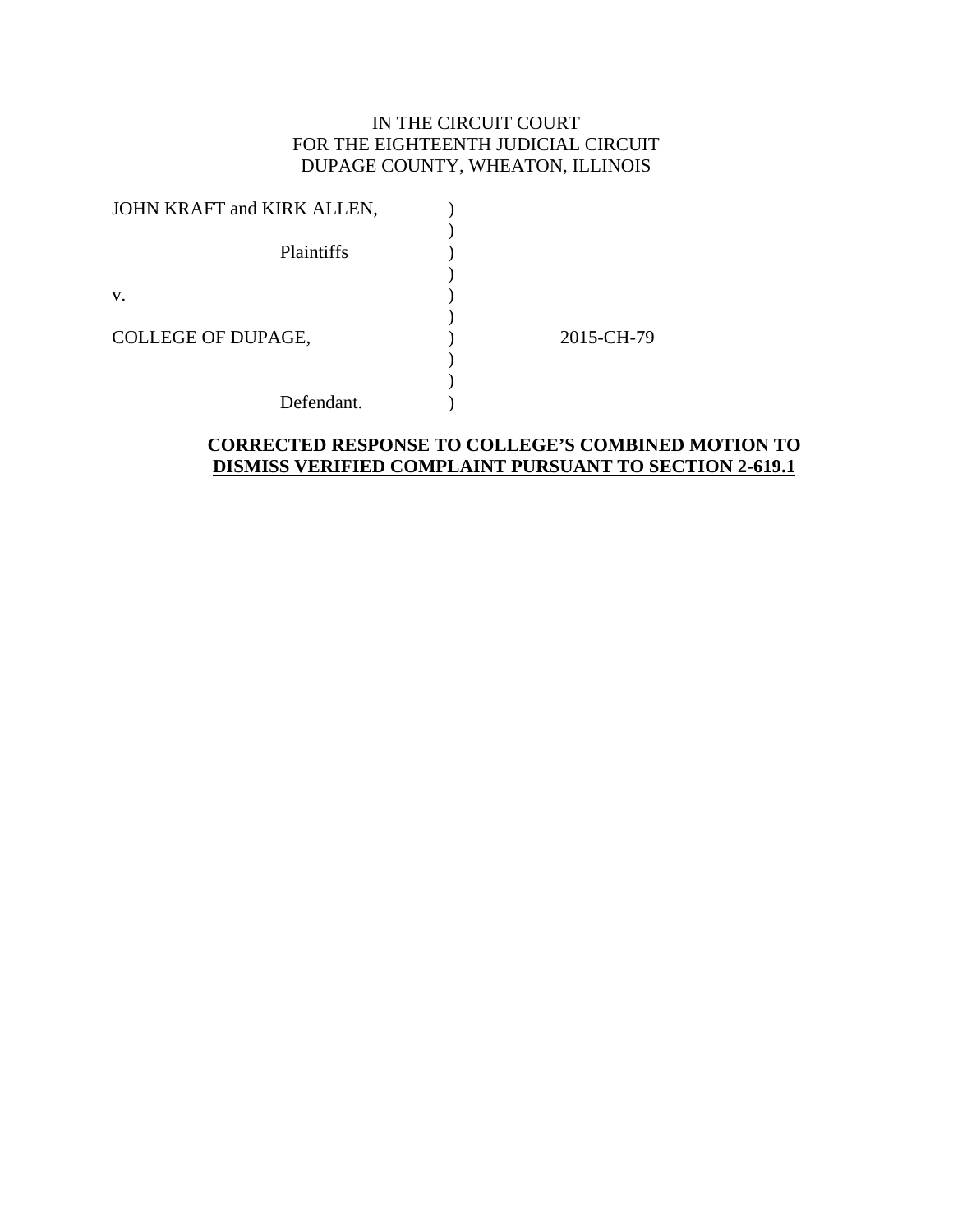#### **INTRODUCTION**

Having engaged in a pattern of delay and obstruction, Defendant College of DuPage now seeks to avoid the consequences of its actions by continuing to withhold clearly public documents and seeking to avoid the payment of penalties and Plaintiffs' attorneys' fees. Two sets of documents are at issue—the Broadcast Technologies invoices (Counts One and Two) and the W-2s for College of DuPage President Robert Breuder (Count Three)—both of which relate directly to expenditures of public funds. **Defendant refused to produce the Broadcast** Technologies invoices despite multiple requests from Plaintiffs (amazingly, Defendant now claims Plaintiffs should have filed yet another request) and provided wholly deficient responses to Plaintiffs' requests. Then, once Plaintiffs filed the instant lawsuit, Defendant produced the Broadcast Technologies invoices (misleadingly stating that it previously withheld them based on an irrelevant court order) and attempted to wash its hands of the situation by declaring Counts One and Two "moot." The harm, though, extends beyond denial of documents (and is not remedied simply by the production of documents) because it also includes delay and failure to provide proper responses to Freedom of Information Act requests. Plaintiffs are entitled to civil penalties for Defendant's willful and intentional failure to comply with FOIA, and Plaintiffs should also be entitled to attorneys' fees if they can prevail on the civil penalties.

W-2 forms for public employees reflect the expenditure of public funds. Even though such documents contain some private information, Plaintiff Kraft has never disputed that some limited portions of the W-2s contain exempt information and has consistently stated that he would accept redacted versions. FOIA specifically provides that when exempt and non-exempt information is intermingled in public records, the public records must nonetheless be produced, although the public body can redact the exempt information. Furthermore, Plaintiff Kraft is entitled to his attorneys' fees in connection with his FOIA request.

Plaintiff bears a heavy burden on its motion under 735 ILCS 5/2-615. "A cause of action should not be dismissed pursuant to a section 2-615 motion unless it is clearly apparent that no set of facts can be proved that would entitle the plaintiff to relief." *Pooh-Bah Enters., Inc. v.* 

- 1 -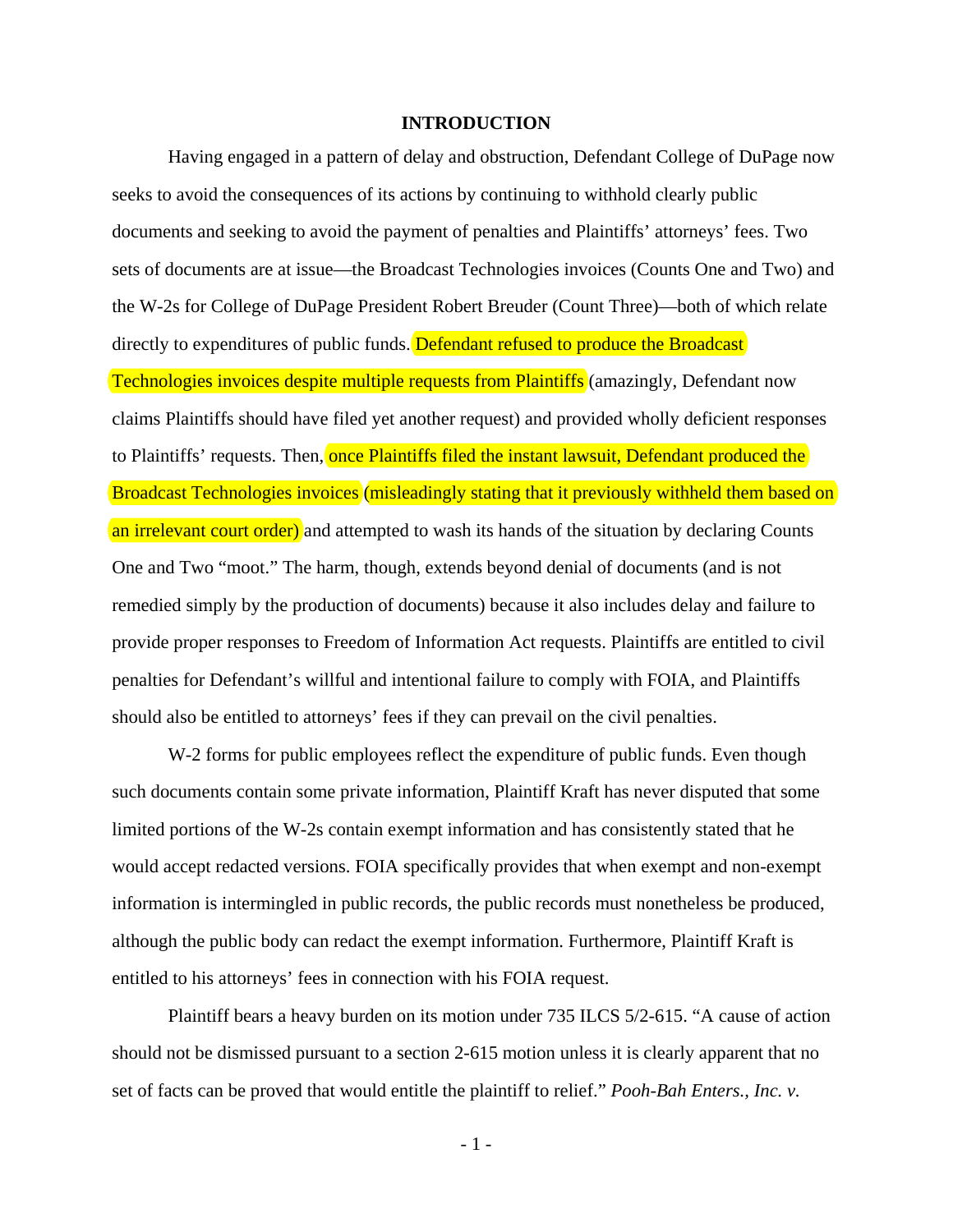*Cnty. of Cook*, 232 Ill. 2d 463, 473 (2009). Defendant has not met its burden with regard to Count Three, and its arguments with regard to Counts One and Two are unpersuasive. Accordingly, Plaintiffs respectfully request that this Court deny College's Combined Motion to Dismiss Verified Complaint Pursuant to Section 2-619.1.

#### **ARGUMENT**

#### **I. FOIA should be liberally interpreted to encourage access to public records.**

Defendant's intransigence in producing public records flies in the face of the explicitly stated goal of the Illinois FOIA. The purpose of FOIA "is to open governmental records to the light of public scrutiny." *Bowie v. Evanston Cmty. Consol. Sch. Dist. No. 65*, 128 Ill. 2d 373, 378 (1989). Accordingly, under FOIA, "public records are presumed to be open and accessible." *Lieber v. Bd. of Trs. of S. Ill. Univ.*, 176 Ill. 2d 401, 407 (1997). As the General Assembly states in section 1 of FOIA: "it is the public policy of the State of Illinois that access by all persons to public records promotes the transparency and accountability of public bodies at all levels of government." 5 ILCS 140/1.

### **II. Defendant has not "mooted" the invoice issue.**

### **A. Counts One and Two should not be dismissed as moot under Section 2- 619(a)(9) because Plaintiffs seek additional relief.**

Plaintiffs seek not only documents but also an order imposing civil penalties and awarding costs and reasonable attorneys' fees as to Counts One and Two. (Ver. Compl. ¶¶ 30, 35.) "A claim is moot when no actual controversy exists or events occur which make it impossible for a court to grant effectual relief." *Duncan Publ'g v. City of Chicago*, 304 Ill. App. 3d 778, 782 (1st Dist. 1999). "Actions will be dismissed as moot once plaintiffs have secured what was originally sought." *Id.*

 Although Defendant has now produced the records requested in Counts One and Two after substantial delay, Plaintiffs request more than the production of documents in their Complaint; Plaintiffs also seek the imposition of civil penalties for Defendant's willful and intentional failure to comply with FOIA under 5 ILCS 140/11(j) and an award of costs and

- 2 -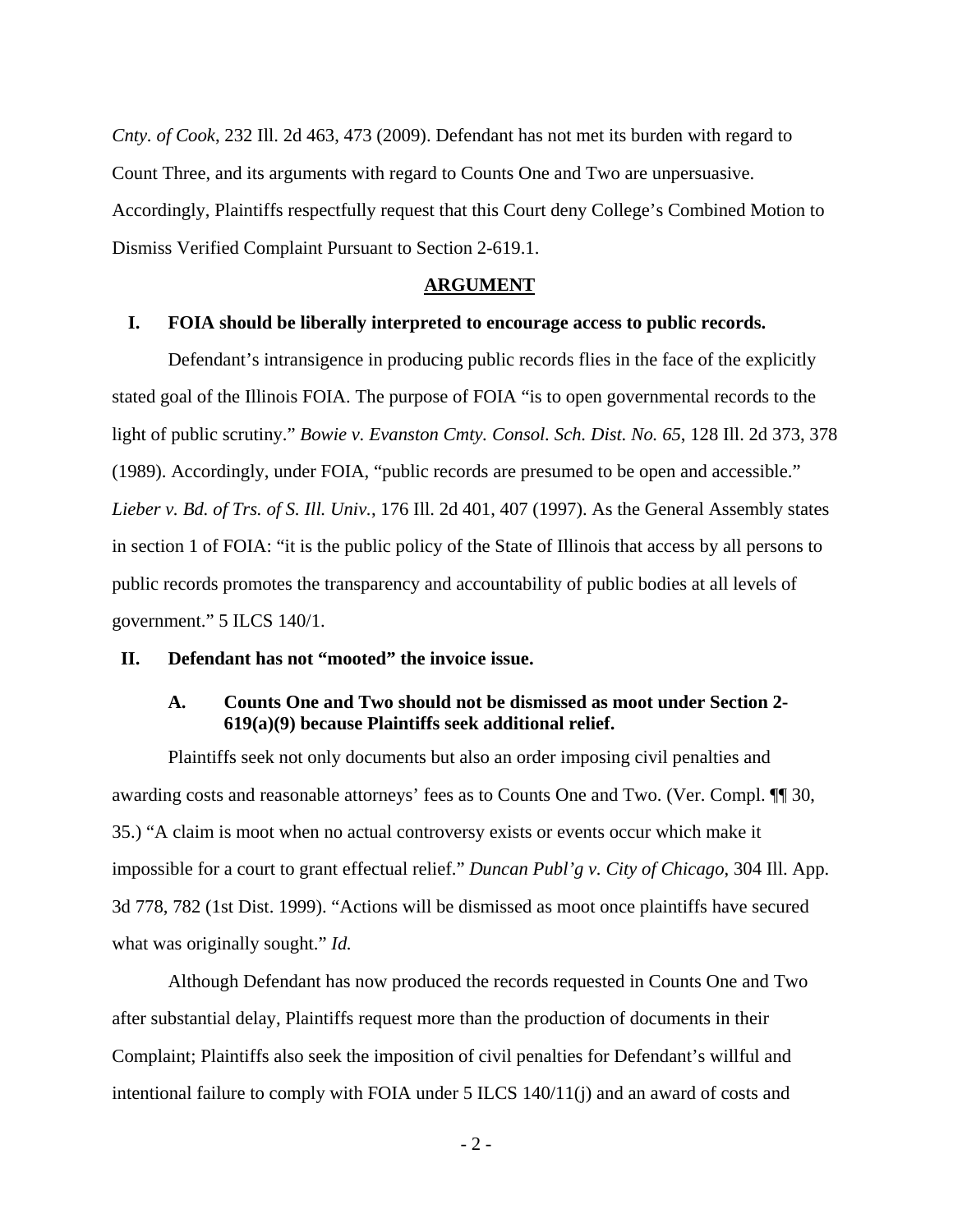reasonable attorneys' fees under 5 ILCS 140/11(i). (Ver. Compl. ¶¶ 30, 35.) Accordingly, this Court can still grant effectual relief under Counts One and Two. Defendant's blanket statement that "the injunctive relief sought in those counts is now moot" overstates the case. (Mot. to Dismiss at 3.) In particular, the validity of Defendant's claimed exemption remains at issue.

At least two Illinois appellate courts have recognized that once an agency produces the requested records in full, "a plaintiff's claim for production of records and information is moot," but "its motion for attorney's fees, 'which is ancillary to the underlying action,' is not." *Duncan*, 304 Ill. App. 3d at 782 (quoting *GMRI, Inc. v. EEOC*, 149 F.3d 449, 451 (6th Cir. 1998)). In *Duncan*, the court affirmed the entry of summary judgment on the production request but held that the circuit court erroneously denied plaintiff the right to be heard regarding the claim for fees and reversed and remanded on that issue. *Id.* at 787. Thus, while this Court may strike Plaintiffs' requests for production, it is clear Plaintiffs' additional requests for relief in Counts One and Two remain.

- **B. Counts One and Two should not be dismissed per 2-619(a)(9) because Defendant's acts warrant civil penalties and Plaintiffs are entitled to attorneys' fees.** 
	- **1. Defendant's improper withholding of public records under the investigative**  records exemption merits the imposition of penalties under 5 ILCS 140/11(j).

Defendant's assertion of the 7(1)(d) exemption for investigative records was unjustified, improper, and surrounded by circumstances indicating bad faith. By amendment effective January 1, 2010, the Illinois FOIA provides that "if the court determines that a public body willfully and intentionally failed to comply with this Act, or otherwise acted in bad faith, the court shall impose upon the public body a civil penalty of not less than \$2,500 nor more than \$5,000 for each occurrence." 5 ILCS 140/11(j). Defendant's deficient response to Plaintiffs' records requests meets this bad faith threshold.

In initially responding to Plaintiffs' requests for the Broadcast Technologies invoices, Defendant stated only that the invoices "are exempt from disclosure under FOIA Section 7(1)(d) which exempts 'Records in the possession of any public body created in the course of administrative enforcement proceedings, or any law enforcement or correctional agency for law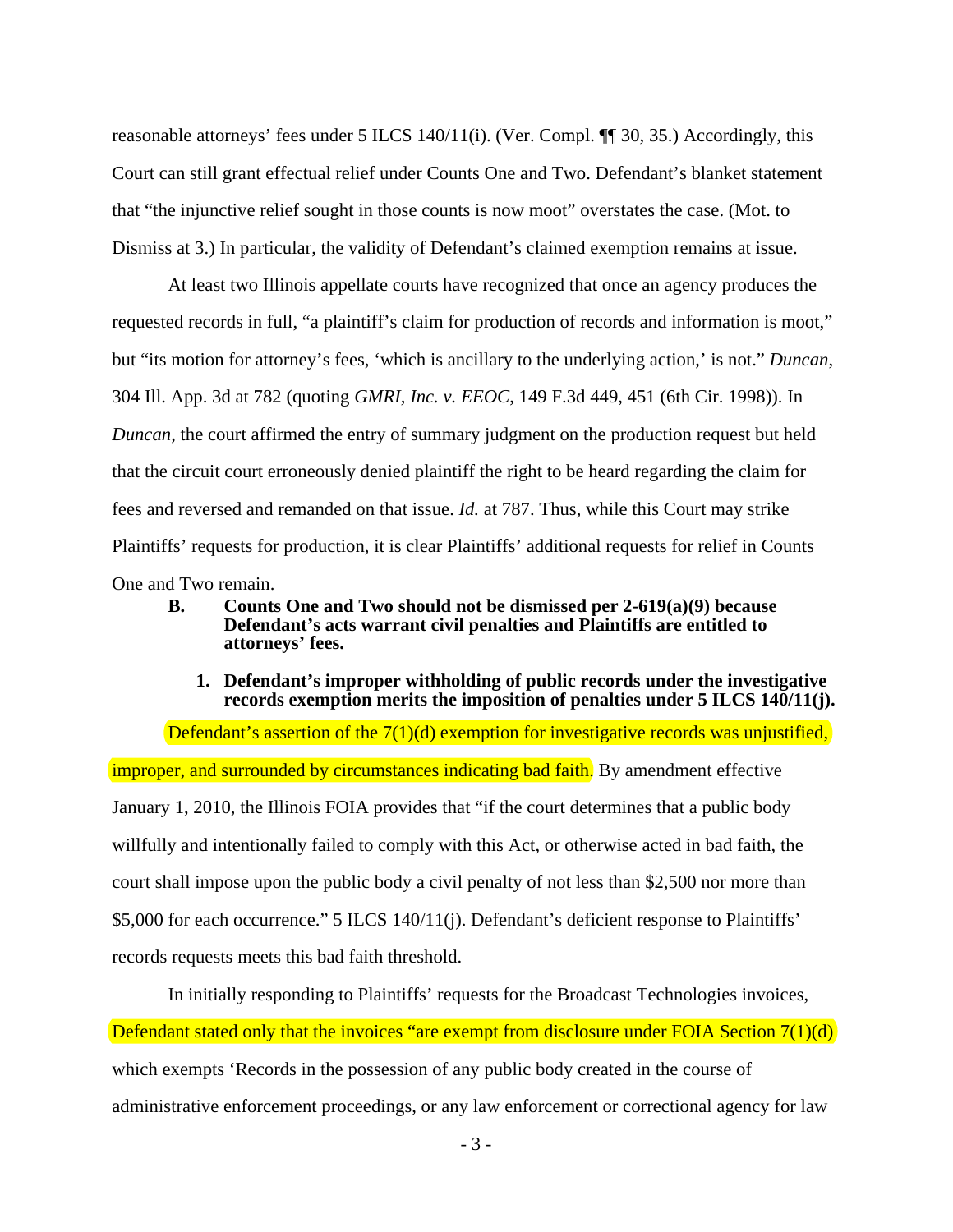enforcement purposes.'" (Ver. Compl. Exs. B & D.) This response fell well short of Defendant's statutory obligation. According to FOIA: "Each public body denying a request for public records shall notify the requester in writing of the decision to deny the request, the reasons for the denial, including a *detailed factual basis for the application of any exemption claimed*, and the names and titles or positions of each person responsible for the denial." 5 ILCS 140/9 (emphasis added). Defendant did not provide *any* factual basis for its denial, let alone a "detailed factual basis."

In addition, Defendant did not properly assert the  $7(1)(d)$  exemption. That exemption involves a two-part test, but Defendant cited only the first part. It is not sufficient to state that the records are part of an administrative enforcement proceeding or are being used by a law enforcement agency for law enforcement purposes. If the documents meet those criteria (and, as explained below, they do not) the public body may deny disclosure "only to the extent that disclosure would" interfere with law enforcement proceedings or administrative enforcement proceedings, deprive a person of a fair trial, disclose a confidential source or investigative techniques, endanger the life of law enforcement personnel, or obstruct an ongoing investigation. *See* 5 ILCS 140/7(1)(d). Defendant never claimed that it met any of those criteria.

An Illinois appellate court has warned against using the exemption for an ongoing criminal investigation as a "magic talisman" against disclosure. *Day v. City of Chicago*, 388 Ill. App. 3d 70, 76 (1st Dist. 2009). The court also noted that the public body must provide a "*detailed* justification" for withholding under the investigative records exemption. *Id*. at 74 (emphasis in original); s*ee also* 2013 PAC 25483 (Ill. Att'y Gen. PAC Req. Rev. Ltr. 25483, issued Nov.12, 2013, at 5-6) (holding, in a binding opinion, that the defendant "has not sustained its burden of showing by clear and convincing evidence" that an exemption under section  $7(1)(d)$ prohibits disclosure when it failed to "identify any investigation or specific proceedings or describe how release of the records would interfere with any proceedings"). Here, **Defendant** provided no justification at all, let alone a detailed justification supported by clear and convincing evidence. Defendant's attempt to stymie legitimate newsgathering efforts directed toward a politically sensitive investigation should not be countenanced.

- 4 -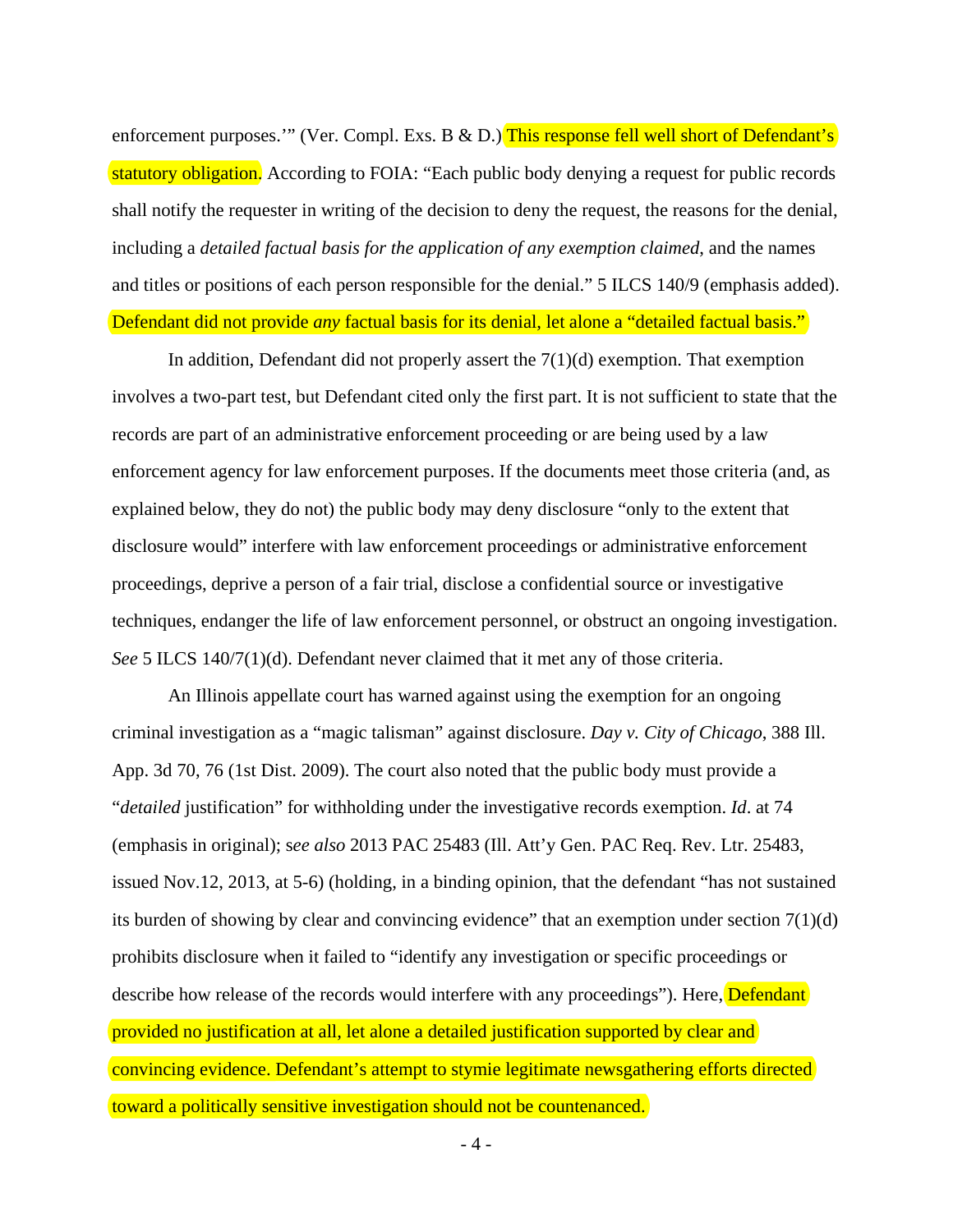In addition, by its terms, the  $7(1)(d)$  exemption does not even apply to the public records at issue. The  $7(1)(d)$  exemption relates only to "[r]ecords in the possession of any public body created in the course of administrative enforcement proceedings, and any law enforcement or correctional agency for law enforcement purposes." 5 ILCS 140/7(1)(d). Defendant is not a law enforcement or correctional agency and did not claim to be one. The only possible application of 7(1)(d) then would be to records created in the course of an administrative enforcement proceeding. Defendant did not claim in its denial that there was an administrative enforcement proceeding or that the requested records were created in the course of such a proceeding. Instead, as Plaintiffs allege, the documents "were not created in the course of an administrative enforcement proceeding." (Ver. Compl.  $\P$  28, 33.) The 7(1)(d) exemption is simply inapplicable. Perhaps that is why Defendant tried to change positions in February and claim its denials were based on a court order that did not even exist when Defendant denied Plaintiffs' requests.

In fact, in a letter Defendant's counsel wrote to Plaintiffs' counsel on February 23, 2015, Defendant's counsel states: "When your clients first sought these documents, they were the subject of a court seal and were not produced for this reason." (Mot. to Dismiss Ex. 1.) This is demonstrably false. As noted above, Defendant's denial letters do not mention the November 14, 2014 court order. That is because both were sent before November 14. The first denial was sent on October 13, 2014, and the second denial was sent on November 6, 2014. (See Ver. Compl. Exs. B & D.) In fact, since the FOIA denial was not based on any court order, Defendant's subsequent production of documents after the court order was vacated indicates that there was no proper basis for the initial denial. These shifting bases for denial are evidence of bad faith. *See Rock River Times v. Rockford Pub. Sch. Dist. 205*, 2012 IL App (2d) 110879, ¶ 22 (2d Dist. 2012). Defendant should have operated under the presumption that all records in its custody are open to inspection and copying. Instead it withheld records claiming an exemption that it could not later justify.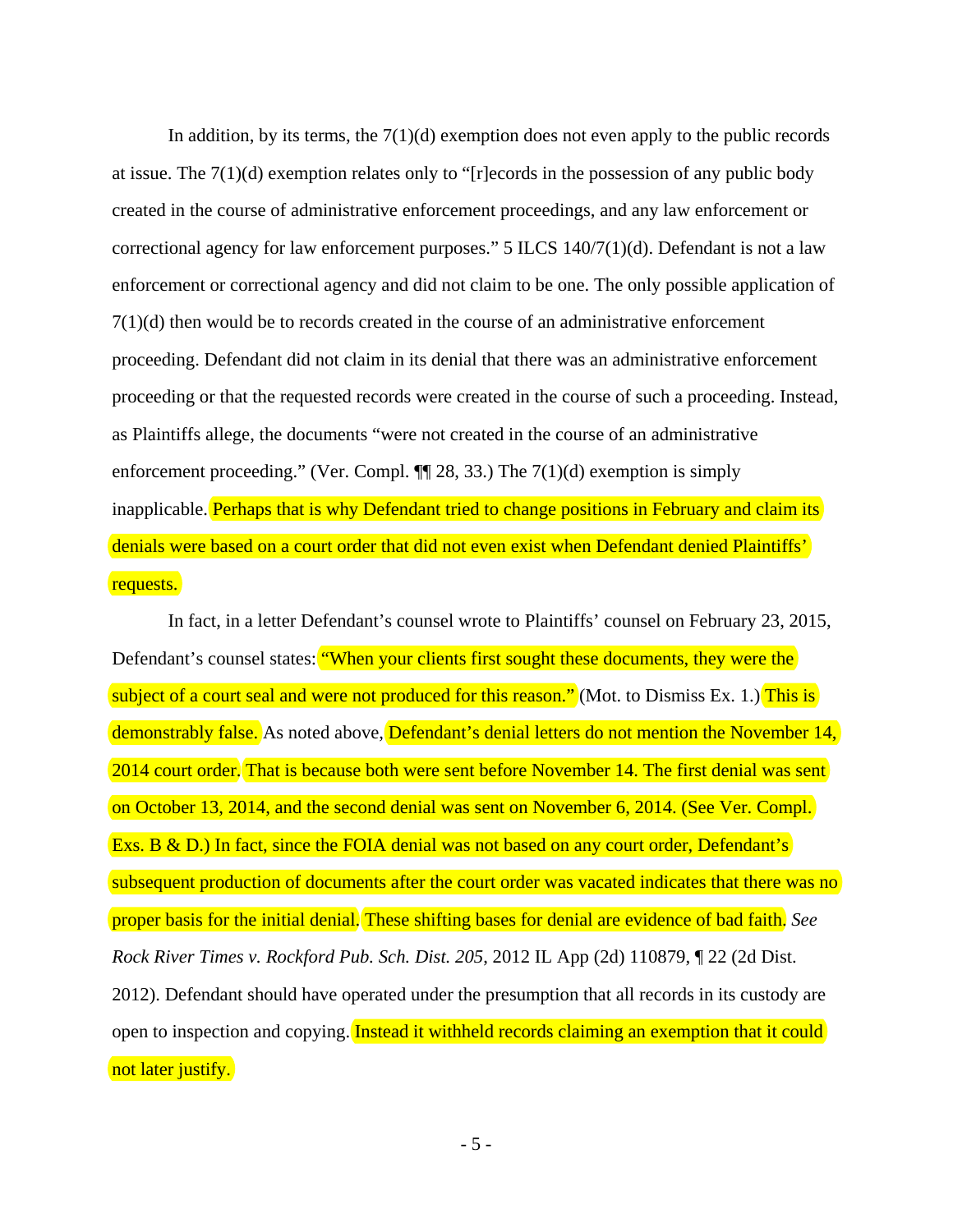Only now in its motion to dismiss does Defendant offer any explanation for its actions. Defendant claims that it relied on representations made by "DuPage County Assistant State's Attorney Kenneth Tatarelis that disclosure of the Broadcast Technologies Invoices might interfere with a criminal investigation" when it denied Plaintiffs' FOIA requests. (Mot. to Dismiss at 3.) The purported Tatarelis statement comes out of nowhere. It is not in either of the denial letters. (*See* Ver. Compl. Exs. B & D.) It is not in the Verified Complaint. It is not supported by affidavit as it must be by statute. *See* 735 ILCS 5/2-619 (stating that grounds for attack that do not appear on face of pleading "shall be supported by affidavit"). And it is not the type of fact that can be judicially noticed.<sup>1</sup> As such, the purported Tatarelis statement is not cognizable and has no relevance to this motion, except as further evidence of Defendant's willful failure to comply with FOIA.

Defendant's actions—denying on one basis and then falsely stating the denial was based on another, attempting improperly to augment the record to bolster plainly deficient denial letters—are consistent with the type of activities the circuit court in *Rock River Times* deemed worthy of penalties for willful and intentional failure to comply with FOIA. As the circuit court noted in *Rock River Times*, the "entire course of events here strongly suggest[ed] that the [school] first decided that it would not release a document which it did not want to release, and only then did it begin looking for reasons to support a decision it had already made." 2012 IL App (2d) 110879, ¶ 22.

In sum, contrary to Defendant's assertions in its motion, the facts indicate that Defendant willfully and intentionally violated the requirements of FOIA by failing to provide justification for its claimed exemption and improperly withholding public records under 7(1)(d). Defendant then compounded the problem by claiming an ex post (and false) justification for denying the requests and seeking to use "evidence" that is plainly improper on a motion to dismiss. The

 $\overline{a}$ 

 $<sup>1</sup>$  "A judicially noticed fact must be one not subject to reasonable dispute in that it is either (1) generally known</sup> within the territorial jurisdiction of the trial court or (2) capable of accurate and ready determination by resort to sources whose accuracy cannot reasonably be questioned." Ill. Evid. Rule 201(b).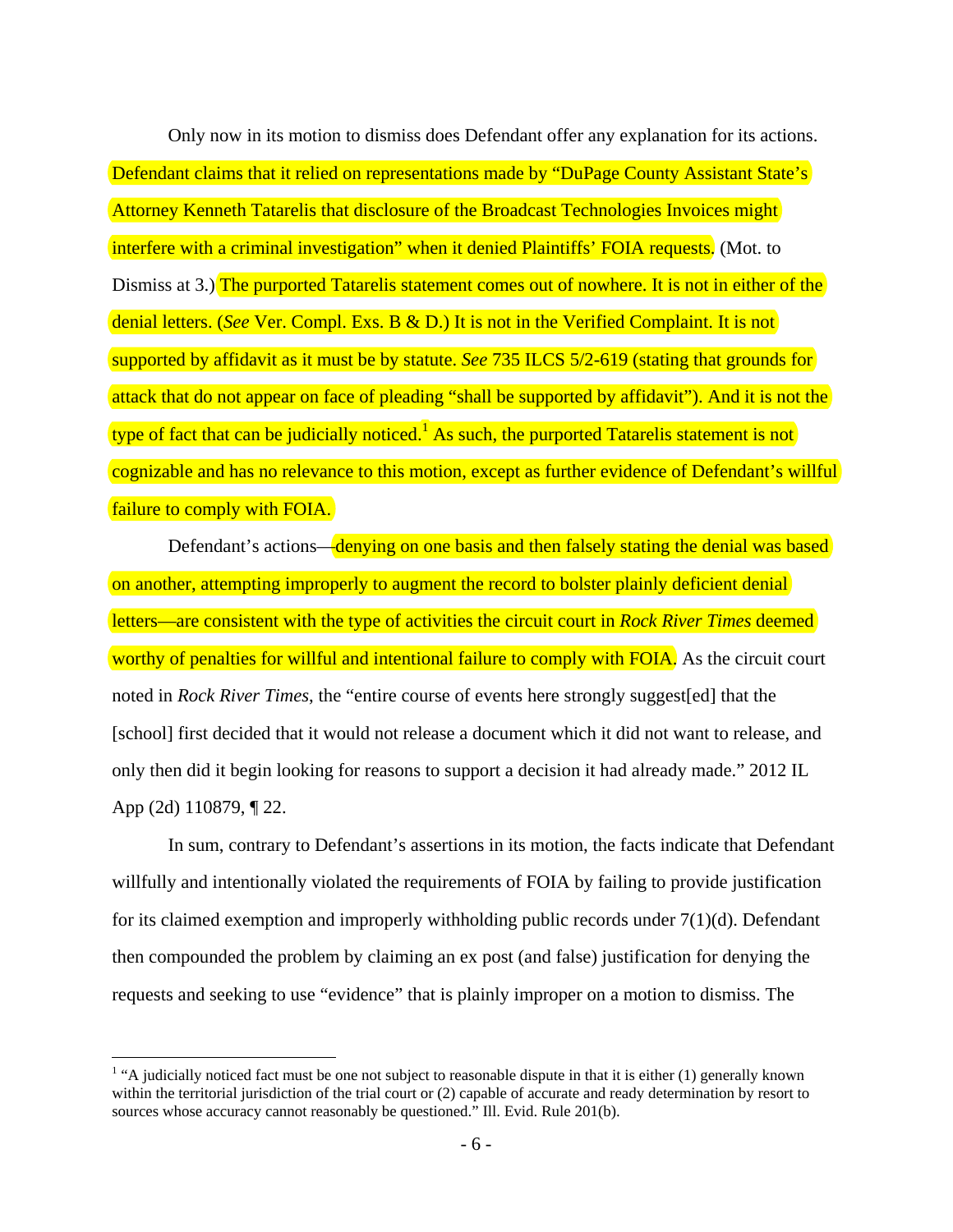Court would be justified in granting Plaintiffs' requested relief under Counts One and Two, and therefore Plaintiffs' civil penalties claim should not be dismissed insofar as it relates to these counts.

## **2. As the potentially prevailing party in this matter, Plaintiffs are entitled to an award of costs and reasonable attorneys' fees pursuant to 5 ILCS 140/11(i).**

Defendant argues Plaintiffs are not entitled to attorneys' fees under Counts One and Two, relying solely on the attorney fee discussion in *Rock River Times*. (Mot. to Dismiss at 4-7.) That decision held that "nothing less than court-ordered relief" is required "in order for a party to be entitled to attorney fees under FOIA," rejecting the "catalyst-theory"—long-accepted in Illinois—which holds that "a party can recover attorney fees if the lawsuit prompts the other party to voluntarily change its conduct." *Rock River Times*, 2012 IL App (2d) 110879, ¶¶ 16, 40. In short, the *Rock River Times* court interpreted a minor amendment in the Illinois FOIA to find a drastic change in Illinois law.

Although the Second District came to this conclusion, the law is yet unsettled in Illinois. In the only other case to consider this issue, which Defendant acknowledges by footnote, the First District considered the *Rock River Times* decision and came to the exact opposite conclusion, finding that *Rock River Times* was "wrongly decided." *Uptown People's Law Ctr. v. Dep't of Corr.*, 2014 IL App (1st) 130161, **[8** (1st Dist. 2014). After extensive analysis of the 2010 FOIA amendment, the court found "no indication that the legislature intended to abandon Illinois' policy of awarding fees under FOIA despite the absence of a court order." *Id.* at ¶ 21.

This makes sense in light of the civil penalties provision, 5 ILCS 140/11(j), that was also added in the very same 2010 Amendments. *Rock River Times* is also the first case to interpret the civil penalties provision, finding that defendant's acts warranted a civil penalty. *Id*. at ¶ 44. But in so finding, the court failed to explain why an order imposing a civil penalty for willful and intentional failure to comply with FOIA is not the very "court-ordered relief" that *Rock River Times* requires. Under the rule announced in *Rock River Times*, an order imposing civil penalties should amount to the "court-ordered relief" necessary to be deemed a prevailing party under

- 7 -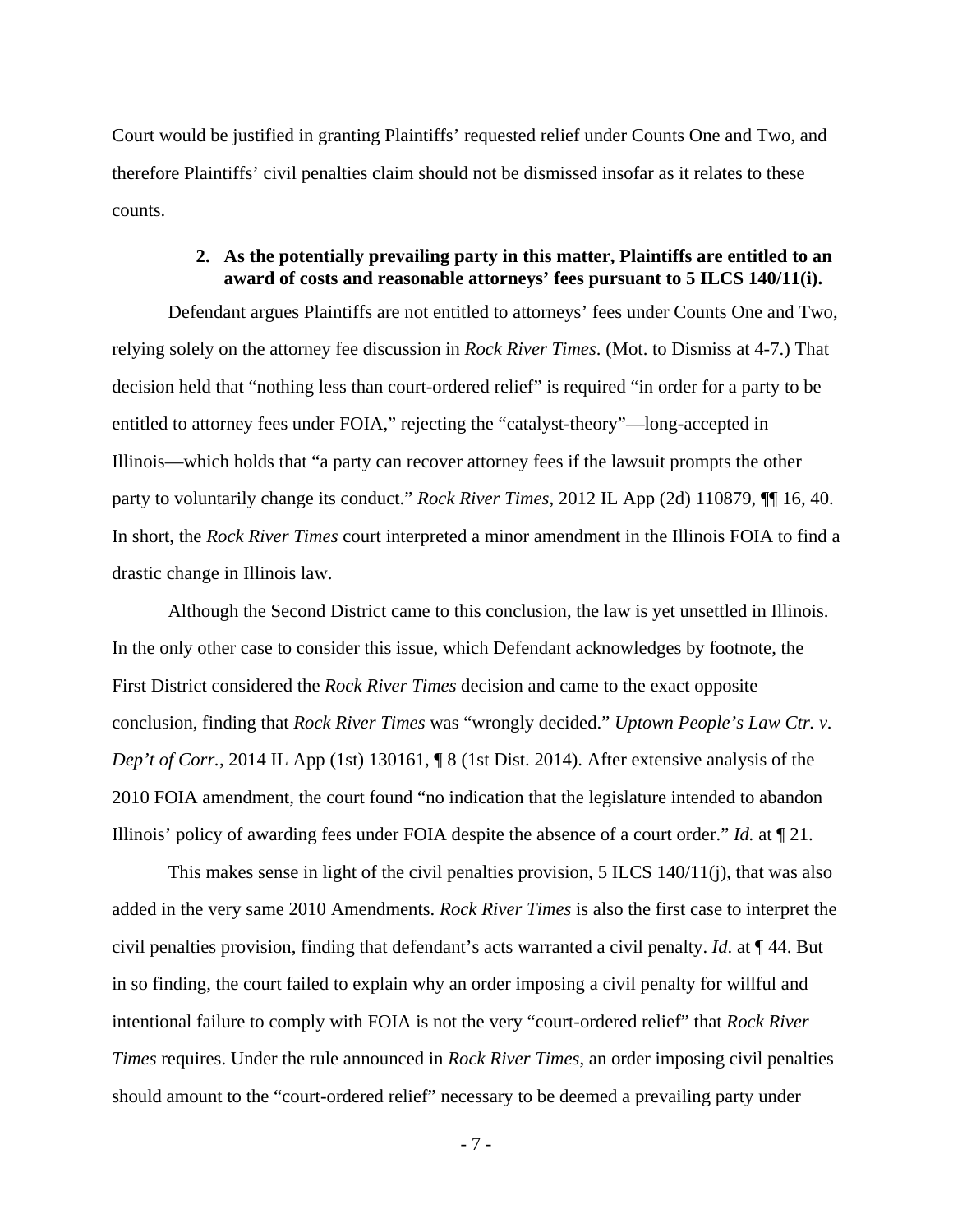FOIA. Here, the grant of such relief would clearly make Plaintiffs the prevailing party in this matter, entitling them to an award of attorneys' fees. For this reason, the request for attorneys' fees in Counts One and Two should not be dismissed.

# **III. The Breuder W-2s contain information reflecting expenditures of public funds and should be disclosed.**

Dr. Robert Breuder is the President of the College of DuPage, and information on his W-2s constitutes a public record. Defendant denied Mr. Kraft's request on the ground that the W-2s contain "private information" exempt from disclosure. (Ver. Compl. Ex. F.) Mr. Kraft does not deny that the W-2s contain some "private information," but the W-2s also contain records reflecting public expenditures (*i.e.*, payments to a public employee from a public body). The Illinois FOIA is definitive on this issue: "All records relating to the obligation, receipt, and use of public funds of the State, units of local government, and school districts are public records subject to inspection and copying by the public." 5 ILCS 140/2.5. In addition, "[e]ach public body *shall* make available to any person for inspection or copying *all* public records, except as otherwise provided in Sections 7 and 8.5 of this Act." 5 ILCS 140/3(a) (emphasis added). Furthermore, the exemptions to the Illinois FOIA must be read narrowly and in favor of disclosure. *See S. Illinoisian v. Ill. Dept. of Pub. Health*, 218 Ill. 2d 390, 416-17 (2006). Finally, Defendant must prove the applicability of any exemption by clear and convincing evidence. 5 ILCS 140/11(f). Notwithstanding these clear and specific directives, Defendant seeks to withhold the records of how its funds are spent.

The fact that some private information may be included in the public records is no bar to disclosure. Under FOIA, when a public record includes information that is exempt and information that is not exempt from disclosure "the public body may elect to redact the information that is exempt. The public body shall make the remaining information available for inspection and copying." 5 ILCS 140/7(1). Again, the directive is clear. Even the Illinois Municipal League agrees that many categories of information in W-2 forms are public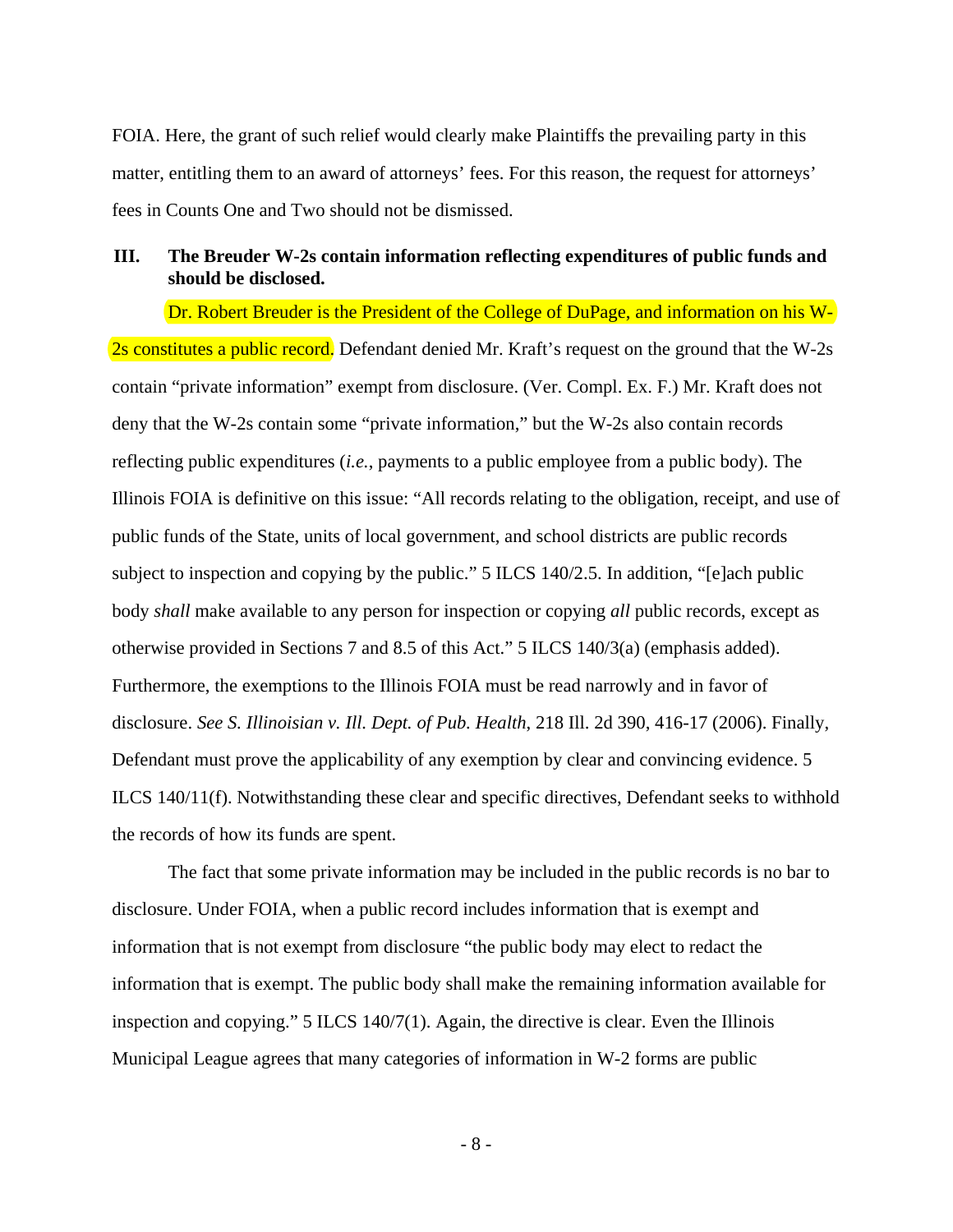information and must be disclosed. *See* Illinois Municipal League W-2 Form Guide, located at http://www.iml.org/file.cfm?key=3404 (attached as Ex. A).<sup>2</sup>

Defendant contends that, even if it should lose on the Breuder W-2s, it is "immunize[d]" from all liabilities and penalties under Section 9.5(f) of FOIA. (Mot. to Dismiss at 7.) Defendant misreads Section 9.5(f), which provides in pertinent part that "[a] public body that discloses records in accordance with an opinion of the Attorney General is immune from all liabilities by reason thereof and shall not be liable for penalties under this Act." 5 ILCS 140/9.5. This section, however, applies only when a public body "discloses" records—not when it conceals public records. Tellingly, Defendant does not cite a single case in support of its radical re-interpretation of the statute.

Defendant falsely states that "[n]ot surprisingly, Plaintiff makes no reference to the PAC rejection correspondence in his Verified Complaint." (Mot. to Dismiss at 7.) In fact, the Verified Complaint states: "Plaintiff Kraft sought review from the Illinois Public Access counselor, and the Public Access Counselor issued a non-binding decision in the Defendant's favor." (Ver. Compl. ¶ 21.) Regardless, Defendant cites several non-binding Public Access Counselor ("PAC") opinions as "clear and unambiguous precedent" in support of its argument that W-2s need not be disclosed (Mot. to Dismiss at 7). Defendant overstates the significance of the nonbinding PAC opinions. As an Illinois appellate court has stated: "Thus, in this case, all parties agree the Attorney General chose to issue a nonreviewable, nonbinding, and nonfinal opinion, leaving Grosskopf with merely the Attorney General's advisory and unenforceable statement on the matter. The Assistant Public Access Counselor's letter has no legal effect." *Brown v. Grosskopf*, 2013 Ill. App. (4th) 120402, ¶ 11 (4th Dist. 2013). Moreover, notwithstanding the purportedly "clear and unambiguous precedent" the PAC has previously ordered the disclosure of W-2s. As is noted in the non-binding PAC opinion attached as part of Group Ex. 4 to the

 $\overline{a}$ 

 $2$  Plaintiffs respectfully request that this Court take judicial notice of the Illinois Municipal League guide.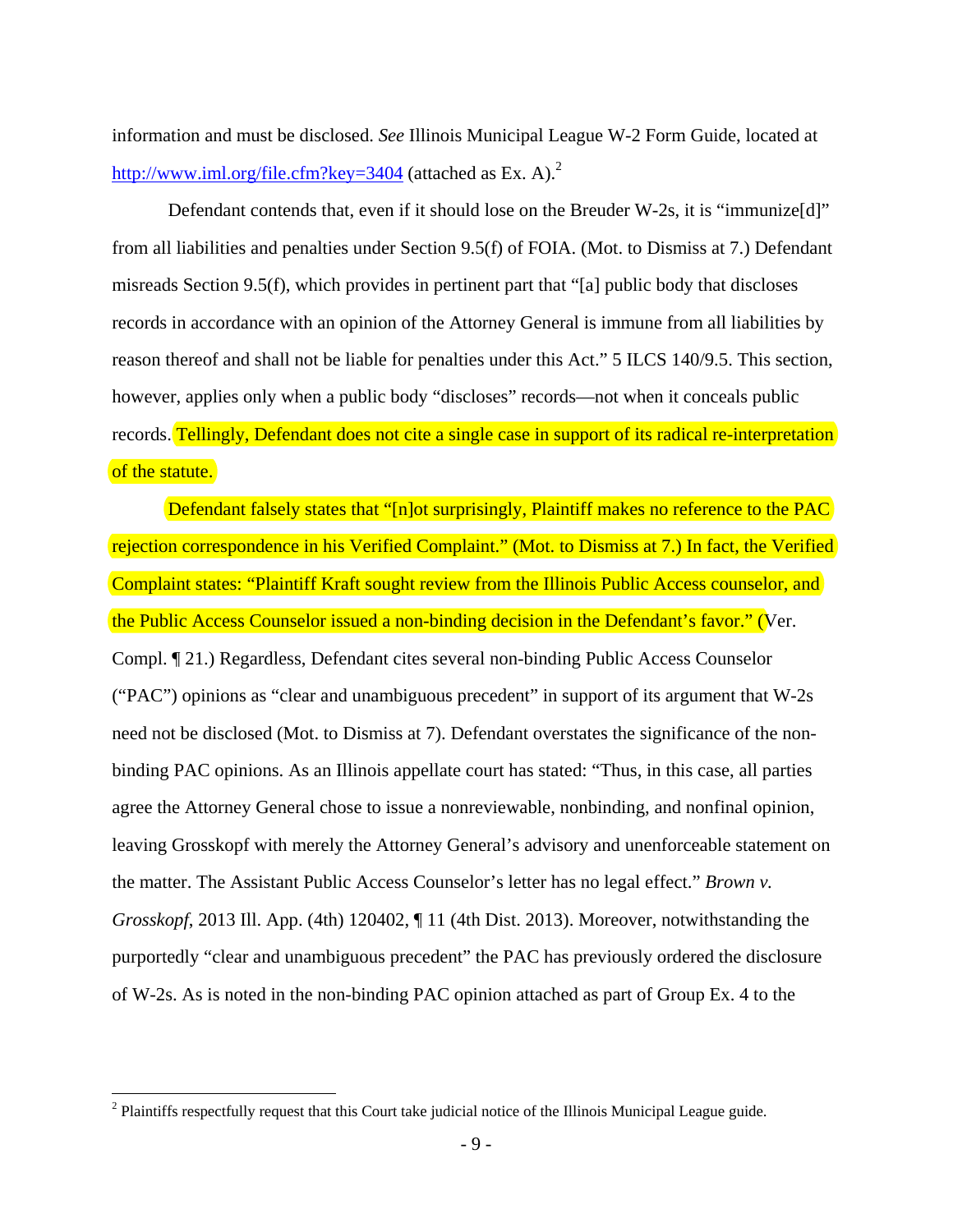Motion to Dismiss, the PAC in 2011 PAC 12652 "this office concluded that the library district was required to disclose the W-2 forms . . . ."

Finally, Defendant notes, in rank speculation, that "[f]or Kraft, it seems that his requests are not really about seeking information." (Mot. to Dismiss at 8.) Defendant's mudslinging, in addition to being unseemly, is also irrelevant. Under FOIA, a public body cannot "require the requester to specify the purpose for a request, except to determine whether the records are requested for a commercial purpose or whether to grant a request for a fee waiver." 5 ILCS 140/3(c). Defendant takes the position that it would turn over the salary information if requested in the context of other documents. (Mot. to Dismiss at 8.) Plaintiff Kraft, however, has a right to see President Breuder's information in the form in which Defendant reported it to the federal government. The pertinent question is not whether a requester makes a request with a pure heart but instead whether the records at issue are public records subject to disclosure under the principles of transparency and accountability that animate the Illinois Freedom of Information Act. Here, they unquestionably are.

### **Conclusion**

For the reasons set forth herein, Plaintiffs' hereby respectfully request that this Court deny Defendant's Motion to Dismiss.

Dated: April 17, 2015 Respectfully submitted,

JOHN KRAFT & KIRK ALLEN

By:  $\angle$ /s/ Brendan J. Healey One of their attorneys

Steven P. Mandell Brendan J. Healey MANDELL MENKES LLC – Firm No. 26781 One North Franklin, Suite 3600 Chicago, Illinois 60606 Telephone: 312-251-1000